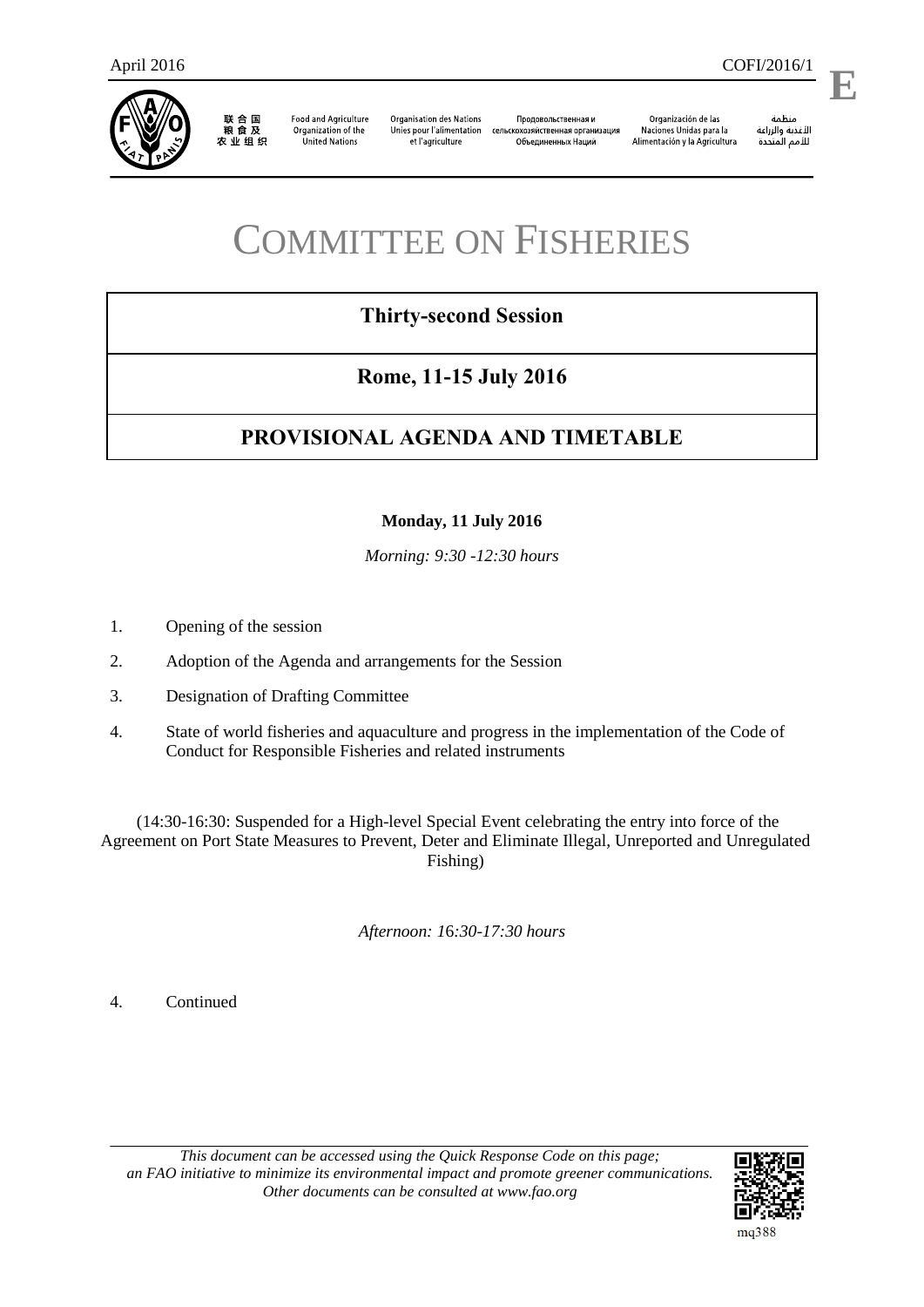*Evening: 18:30-20:30*

#### 4. Continued

#### **Tuesday, 12 July 2016**

*Morning: 9:00-12:00 hours*

5. Decisions and recommendations of the Fifteenth Session of the COFI Sub-Committee on Fish Trade, Agadir, Morocco, 22-26 February 2016

5.1 Catch Documentation Schemes

6. Decisions and recommendations of the Eighth Session of the COFI Sub-Committee on Aquaculture, Brasilia, Brazil, 5–9 October 2015

*Afternoon: 14:30-17:30 hours (or later if required)*

7. Combatting illegal, unreported and unregulated (IUU) fishing

#### **Wednesday, 13 July 2016**

*Morning: 9:00-12:00 hours*

- 8. Role of fisheries and aquaculture in food security and the Second International Conference on Nutrition (ICN2) Follow-up: Nutrition-related implications for fisheries and aquaculture, including loss and waste of food
- 9. Securing sustainable small-scale fisheries
	- 9. 1 Outcome of and follow-up to the Global Conference on Inland Fisheries
	- 9. 2 Outcome of and follow-up to the Tenure and Fishing Rights 2015: A global forum on rights-based approaches for fisheries

*Afternoon: 14:30-17:30 hours (or later if required)*

- 10. Global and regional processes
	- 10.1 United Nations (UN) related matters
	- 10.2 Regional Fishery Bodies (RFB) related matters
	- 10.3 Climate change and other environment related matters